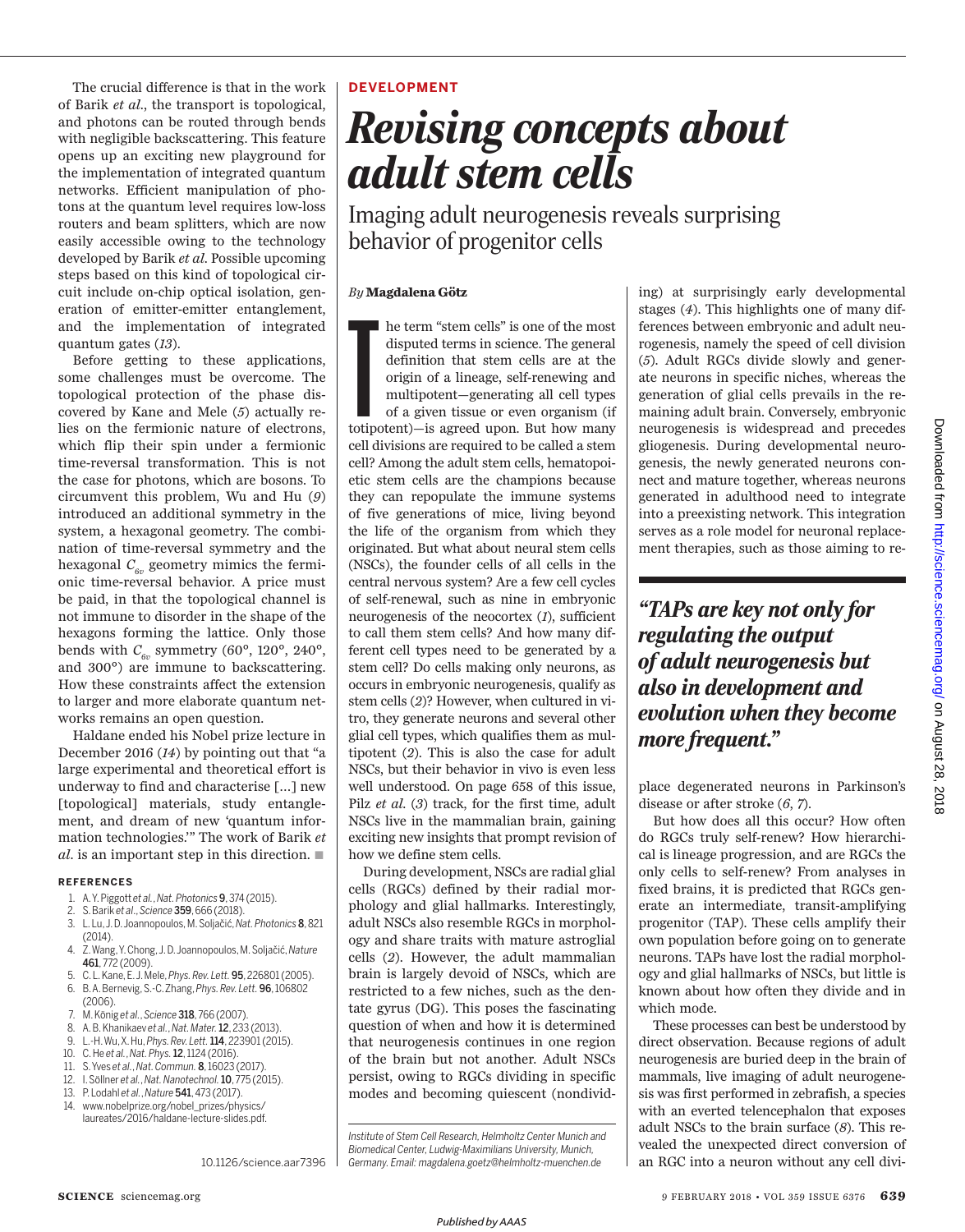# **Constructing neural cell lineages**

Adult neurogenesis is restricted to a few niches in the mammalian brain, including the DG. RGCs are NSCs, the origin of neural lineage trees that are capable of asymmetric or symmetric divisions to self-renew. However, Pilz *et al*. reveal that RGC progeny, nonradial cells or TAPs, can also undergo asymmetric or symmetric divisions to self-renew or amplify the cell population. Thus, these TAPs have some stem cell characteristics.



sion, but the extent to which this also occurs in mammals is unknown.

Pilz *et al*. imaged adult neurogenesis in the mammalian DG by removing the overlying neocortex to get visual access to RGCs sparsely labeled by Achaete-scute homolog 1 (Ascl1)–driven expression of green fluorescent protein. Dividing RGCs and all their progeny were followed by daily imaging for up to several months. The RGCs underwent typically two to three cell divisions with initial symmetric or asymmetric self-renewing divisions (producing two or one RGCs, respectively), followed by a final self-depleting symmetric division generating two nonradial daughter cells (see the figure). This is consistent with previous clonal analysis in mouse brain sections (*9*, *10*), whereas others have proposed long-term RGC self-renewal (*11*). Importantly, the imaging analysis followed Ascl1-expressing RGCs, whereas other subtypes of RGCs that do not express Ascl1 may be more prone to long-term self-renewal.

The biggest surprise came when observing the direct progeny of the RGCs that were expected to amplify the population by dividing symmetrically. However, Pilz *et al*. demonstrated that they also divide asymmetrically, producing a neuronal daughter and an apparently self-renewing mother cell. As they divided much more than RGCs and with the ability to stochastically switch between asymmetric (with one differentiating daughter) and symmetric (self-renewing or amplifying) division, their behavior may qualify them as NSCs. Thus, TAPs are becoming more similar to stem cells, as in other organs (*12*). These findings also have repercussions for the part of the definition that asserts that stem cells are the origin of a lineage. Because cells not at the top of the lineage tree, like TAPs, meet some criteria of stem cells, this part of the definition may also need to be revisited, including reconsidering the unidirectional aspect of lineage trees.

Another interesting observation was an early wave of cell death during adult neurogenesis, apparently regulated by intrinsic factors. This is deduced from the observation that entire branches of a lineage are prone to die and that cell death occurs independent of location. This fascinating finding provokes questions about what these intrinsic factors might be.

These data also allow for further comparisons between neurogenesis in development and adulthood. No in vivo imaging is available for neurogenesis in mammalian embryos, but in the developing zebrafish, amplification by TAPs is rare, and if TAPs exist, they divide only once (*13*, *14*). However, the sequence of symmetric selfrenewing divisions of RGCs followed by asymmetric divisions generating a neuron and an RGC is also prevailing in developmental neurogenesis. Interestingly, while RGCs in adult neurogenesis obey this rule, TAPs do not.

However, especially in the developing mammalian brain, there are some regions with a large population of TAPs, such as in the telencephalon. In these regions, TAPs also exhibit an intriguing behavior, with increasingly faster cell cycles in each subsequent round of cell division, whereas RGCs divide much slower (*15*). In the adult DG, RGCs divide as fast as TAPs, which do not change their cell cycle duration with subsequent divisions. Moreover, adult DG TAPs switch between symmetric and asymmetric division—a behavior unprecedented in the nervous system so far. Thus, the behavior of TAPs is another difference between embryonic and adult neurogenesis.

TAPs are key not only for regulating the output of adult neurogenesis but also in development and evolution when they become more frequent. Indeed, there is little lineage amplification in adult zebrafish forebrain neurogenesis, allowing the direct conversion of RGCs to neurons that was not observed in the adult mammalian DG. Thus, the mechanisms regulating the emergence of indirect neurogenesis with an ever-enlarging and stem cell–like TAP population are of prime importance for brain expansion and for neuronal output in adult neurogenesis. Given that such TAPs can readily replenish the stem cells at the origin of the lineage tree in some organs (*12*), such as the intestine, it is important to watch them in an injury paradigm and be prepared for further surprises.  $\blacksquare$ 

#### **REFERENCES**

- 1. P. Gao *et al., Cell*159, 775 (2014).
- 2. M. Götz *et al., Glia* 63, 1452 (2015).
- 3. G.-A. Pilz *et al., Science* 359, 658 (2018).
- 4. S. Falk, M. Götz,*Curr. Opin.Neurobiol.* 47, 188 (2017).
- 5. N. Urbán, F. Guillemot,*Front. CellNeurosci.*8,396 (2014). 6. J.T. Gonçalves, S.T. Schafer,F.H.Gage,*Cell*167, 897
- (2016).
- 7. S. Falkner *et al., Nature* 539, 248 (2016).
- 8. J. S.Barbosa *et al., Science* 348, 789 (2015).
- 
- 9. F. Calzolari *et al., Nat. Neurosci.*18, 490 (2015).
- 10. A. Sierra *et al., Cell StemCell*16, 488 (2015). 11. M. A.Bonaguidi *et al., Cell*145, 1142 (2011).
- 12. J. Beumer, H. Clevers,*Development*143, 3639 (2016).
- 13. R. McIntosh *et al*., *Open Biol.* 7, 160312 (2017).
- 14. P. Engerer *et al., EMBO J.* 36, 1134 (2017).
- 15. G.-A. Pilz *et al., Nat. Comm.* 4, 2125 (2013).

GRAPHIC: K. SUTLIFF/*SCIENCE*

GRAPHIC: K. SUTLIFF/SCIENCE